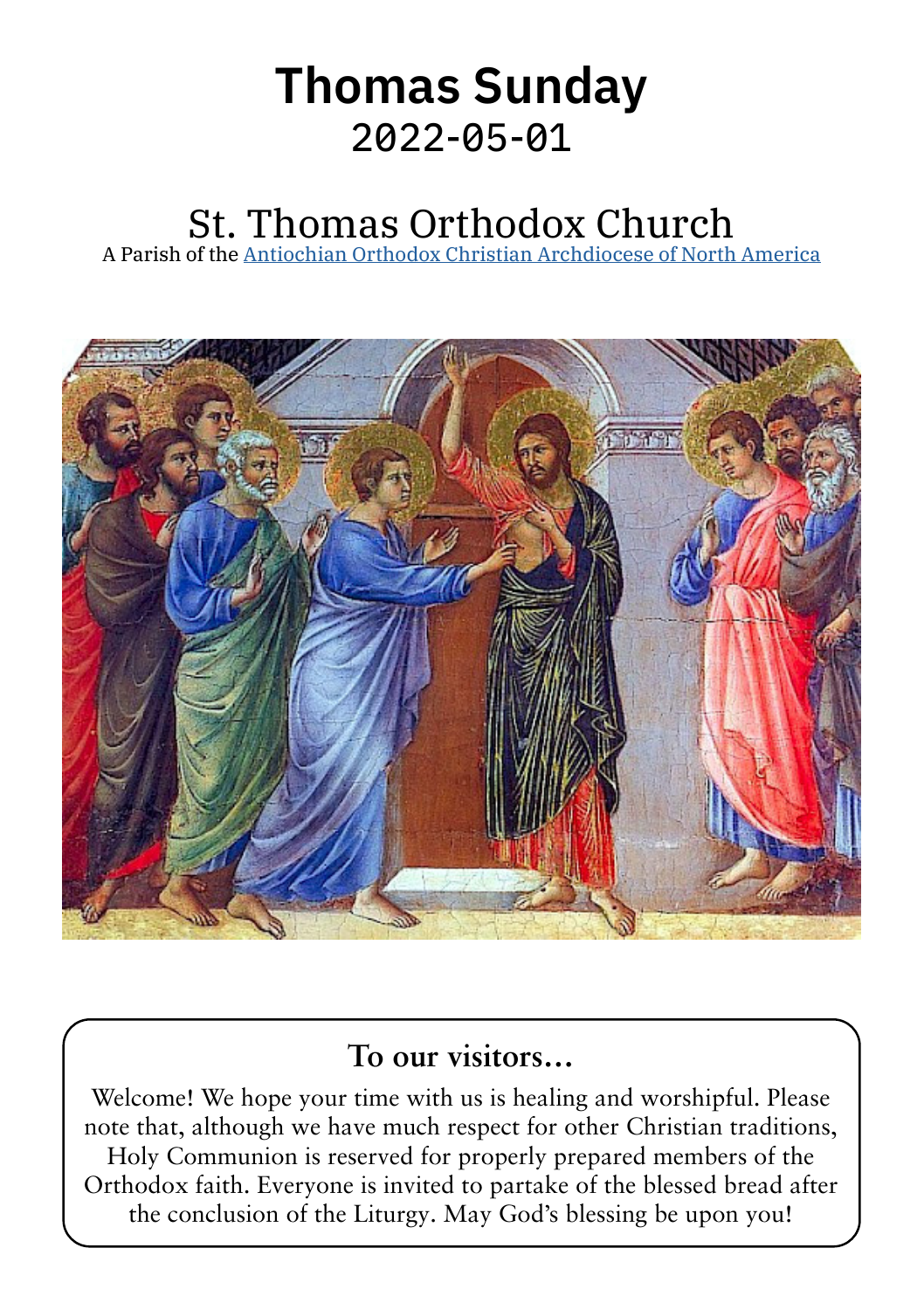## **Hymns in Today's Liturgy**

#### *Apolytikion* **for Thomas Sunday (Tone 7)**

While the tomb was sealed, Thou didst shine forth from it, O Life. While the doors were closed, Thou didst come in to Thy Disciples, O Christ God, Resurrection of all, renewing in us through them an upright spirit, according to the greatness of Thy mercy.

#### *Kontakion* **of Pascha (Tone 8)**

Though Thou didst descend into the grave, O Immortal One, yet didst Thou destroy the power of Hades, and didst arise as victor, O Christ God, calling to the myrrh-bearing women, Rejoice, and giving peace unto Thine Apostles, O Thou Who dost grant resurrection to the fallen.

# **Epistle**

#### **Acts 5:12–20**

In those days, many signs and wonders were done among the people by the hands of the apostles; and they were all with one accord in Solomon's porch. None of the rest dared to join them, but the people magnified them. And more than ever believers were added to the Lord, multitudes both of men and women, so that they even carried out the sick into the streets, and laid them on beds and pallets, that as Peter came by at least his shadow might fall on some of them. The people also gathered from the cities around Jerusalem, bringing the sick and those afflicted with unclean spirits, and they were all healed. But the chief priest rose up and all who were with him, that is, the sect of the Sadducees, and filled with jealousy they laid their hands on the apostles and put them in the common prison. But at night an angel of the Lord opened the prison doors and brought them out and said: "Go and stand in the temple and speak to the people all the words of this Life $"$ 

## **Gospel**

#### **John 20:19–31**

On the evening of that day, the first day of the week, the doors being shut where the disciples were, for fear of the Jews, Jesus came and stood among them and said to them, "Peace be to you." When He had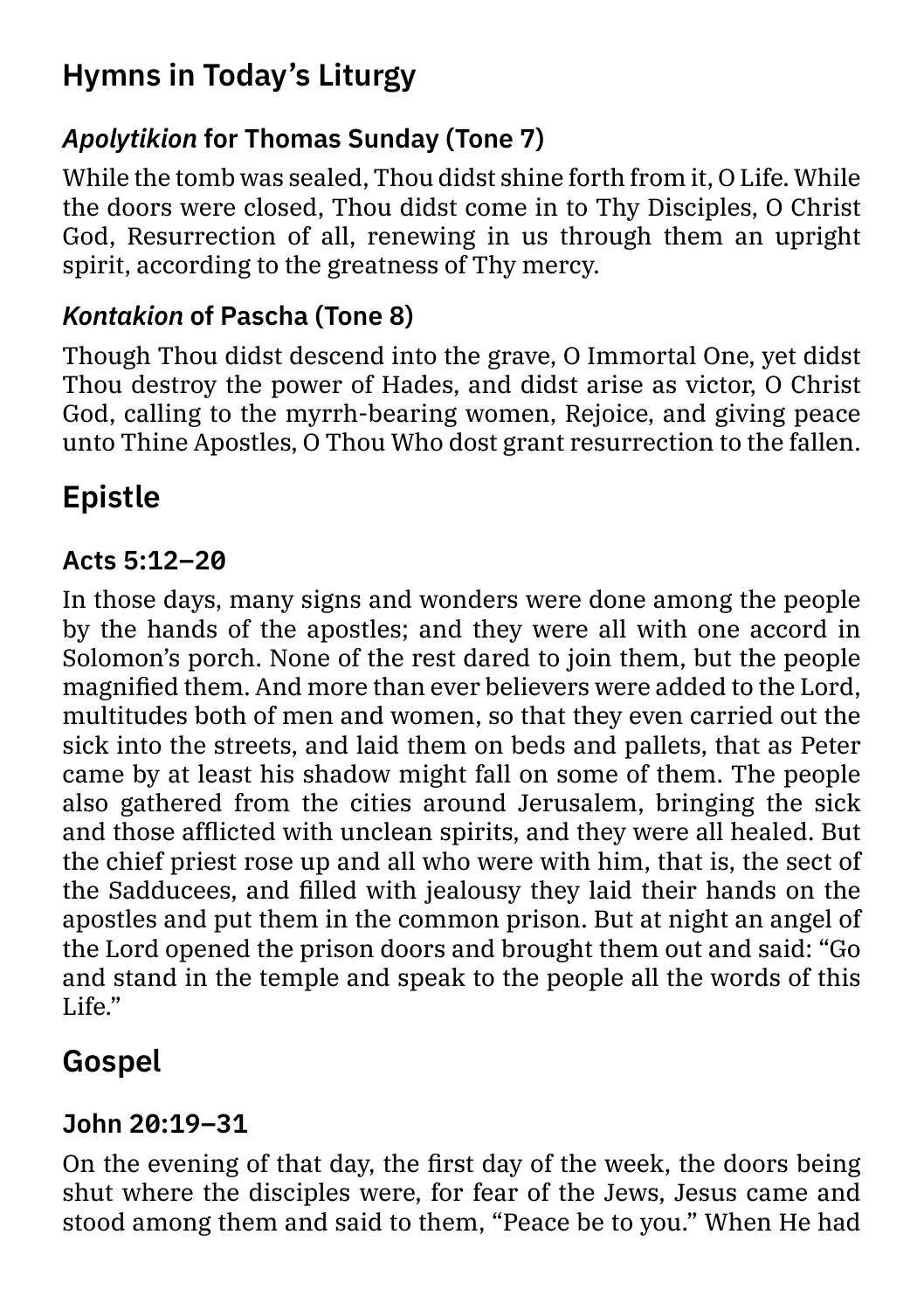said this, He showed them His hands and His side. Then the disciples were glad when they saw the Lord. Jesus said to them again, "Peace be to you. As the Father has sent me, even so I send you." And when He had said this, He breathed on them, and said to them, "Receive the Holy Spirit. If you forgive the sins of any, they are forgiven; if you retain the sins of any, they are retained." Now Thomas, one of the twelve, called the Twin, was not with them when Jesus came. So the other disciples told him, "We have seen the Lord." But he said to them, "Unless I see in His hands the print of the nails, and place my finger in the mark of the nails, and place my hand in His side, I will not believe." Eight days later, His disciples were again in the house, and Thomas was with them. The doors were shut, but Jesus came and stood among them, and said, "Peace be to you." Then He said to Thomas, "Put your finger here, and see My hands; and put out your hand, and place it in My side; do not be faithless, but believing." Thomas answered Him, "My Lord and my God!" Jesus said to him, "Thomas, you have believed because you have seen Me. Blessed are those who have not seen and yet believe." Now Jesus did many other signs in the presence of the disciples, which are not written in this book; but these are written that you may believe that Jesus is the Christ, the Son of God, and that believing you may have life in His Name.

### **Synaxarion**

On May 1 in the Holy Orthodox Church, we commemorate the Prophet Jeremiah; and Venerable-martyrs Euthymios, Ignatius and Akakios of Prodromou skete on Athos.

On this day, the second Sunday of Pascha, we inaugurate the celebration of Christ's Resurrection, and the occasion whereon the Holy Apostle Thomas touched the Savior's side.

If the seals of the Virgin's womb and of the grave did not hinder Thee, How could the seals of the doors hinder Thy might, O Savior?

This day is called New Sunday, Thomas Sunday or Anti-Pascha. The last term means "in place of Pascha" because Thomas did not immediately hear of Christ's Resurrection and disbelieved it. Starting with this day, the Church dedicates Sunday to the celebration of the Resurrection.

As the Disciples were gathered together on Pascha, Jesus entered and greeted them in His usual way, saying, "Peace be unto you." Then He showed them His hands, feet and side. Jesus ate with His Disciples and reassured them of His Resurrection. However, Thomas was